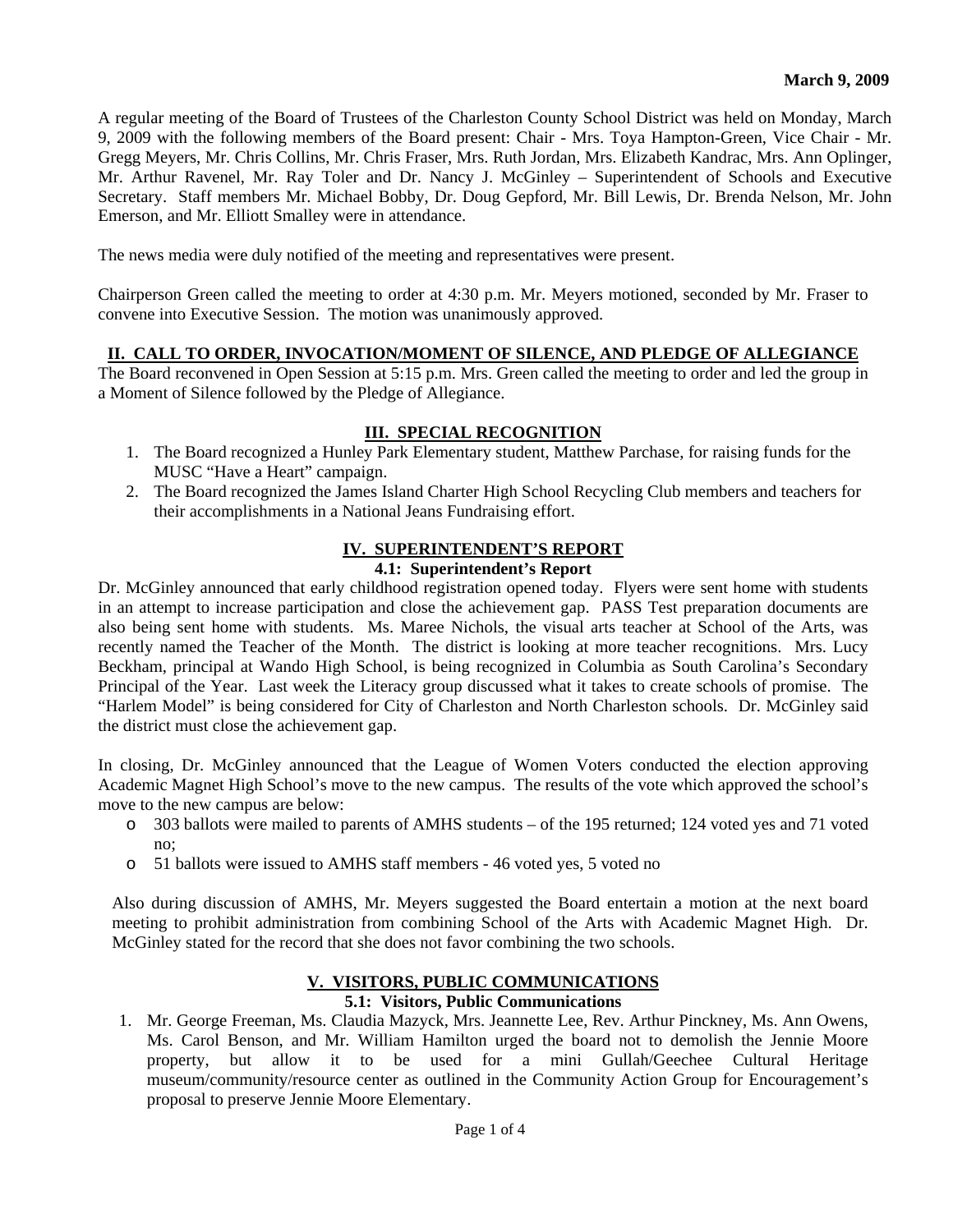- 2. Ms. McMahaun, Ms. Beatrice Whitten, Mr. Peter Smythe and Rev. Alma Dungee asked the Board to support the recommendation to allow Charleston Math and Science Charter School to remain at its present location and receive eight additional trailers.
- 3. Ms. Ellen Mathison and Ms. Bianca Swindler requested the Community Montessori School be allowed to expand to include the middle school level and relocate to the Berry campus.

# **XI. APPROVAL OF MINUTES/EXECUTIVE SESSION AGENDA ITEM**

## **6.1: Open and Executive Session Minutes of February 23, 2009**

Mr. Meyers motioned, seconded by Mr. Toler approval of the open session and executive session minutes of February 23, 2009 with the following corrections—Mr. Fraser seconded motion for adjournment. The motion was approved 9-0.

## **6.2: Motions of Executive Session of March 9, 2009**

The Board approved the following motions that were made in Executive Session on March 9, 2009:

- 1. Student Transfer Appeal The Board approved a student transfer appeal. The motion was approved 7-0-2 (Fraser and Jordan abstained).
- 2. Contractual Matter The Board approved the Chicora Elementary School design contract for Goff D'Antonio & Associates for the sum of \$1,316,544. The vote was approved 9-0.
- 3. The Board approved the motion of the Board Committee which heard the appeal of a teacher on Monday March 2, 2009 as follows with a 9-0 vote:
	- Overturn the termination and reinstate the employee with the following conditions
		- a. Teacher must attend a Crisis Prevention Training
		- b. Teacher will not be allowed to work with the After-School program and not allowed to coach students for the remainder of the 2008-2009 school year.
- 4. Workers' Compensation Settlements. The Board acted on four workers' compensation settlements as follows.
	- a. The Board approved a motion authorizing the settlement of a workers' compensation claim up to \$140,000. The motion was approved 9-0.
	- b. The Board approved a motion authorizing settlement of a workers' compensation claim up to \$250,000. The motion was approved 9-0.
	- c. The Board approved a motion authorizing counsel to offer up to \$167,210.48 for a full and total settlement. The motion was approved 9-0.
	- d. The Board approved a motion authorizing payment up to \$125,000 to the estate of a former employee. The motion was approved 9-0.
- 5. Legal Briefing The Board received a legal briefing in Executive Session. The Board approved a motion to put Gregg Mathis Charter on notice of intent to revoke its charter. The motion was approved 6-3 (Kandrac, Ravenel and Toler opposed)

## **6.3: Financial Minutes of February 23, 2009**

Mr. Meyers motioned, seconded by Mr. Toler approval of the financial minutes for February 23, 2009. The motion was approved 9-0.

# **VII: MANAGEMENT REPORT**

## **7.1: Budget Update**

Mr. Michael Bobby, Chief Financial Officer provided a budget update highlighting current pending legislation, the status of the budget and action forthcoming with the Capital budget. Mr. Bobby also mentioned there could be a possible 4% cut in EIA funds.

# **VIII: CHARLESTON ACHIEVING EXCELLENCE UPDATE**

## **8.1: Redesign Update**

Dr. Brenda Nelson, Director of Community Outreach, provided an update on the **School Redesign Transition**  process, noting accomplishments and next steps.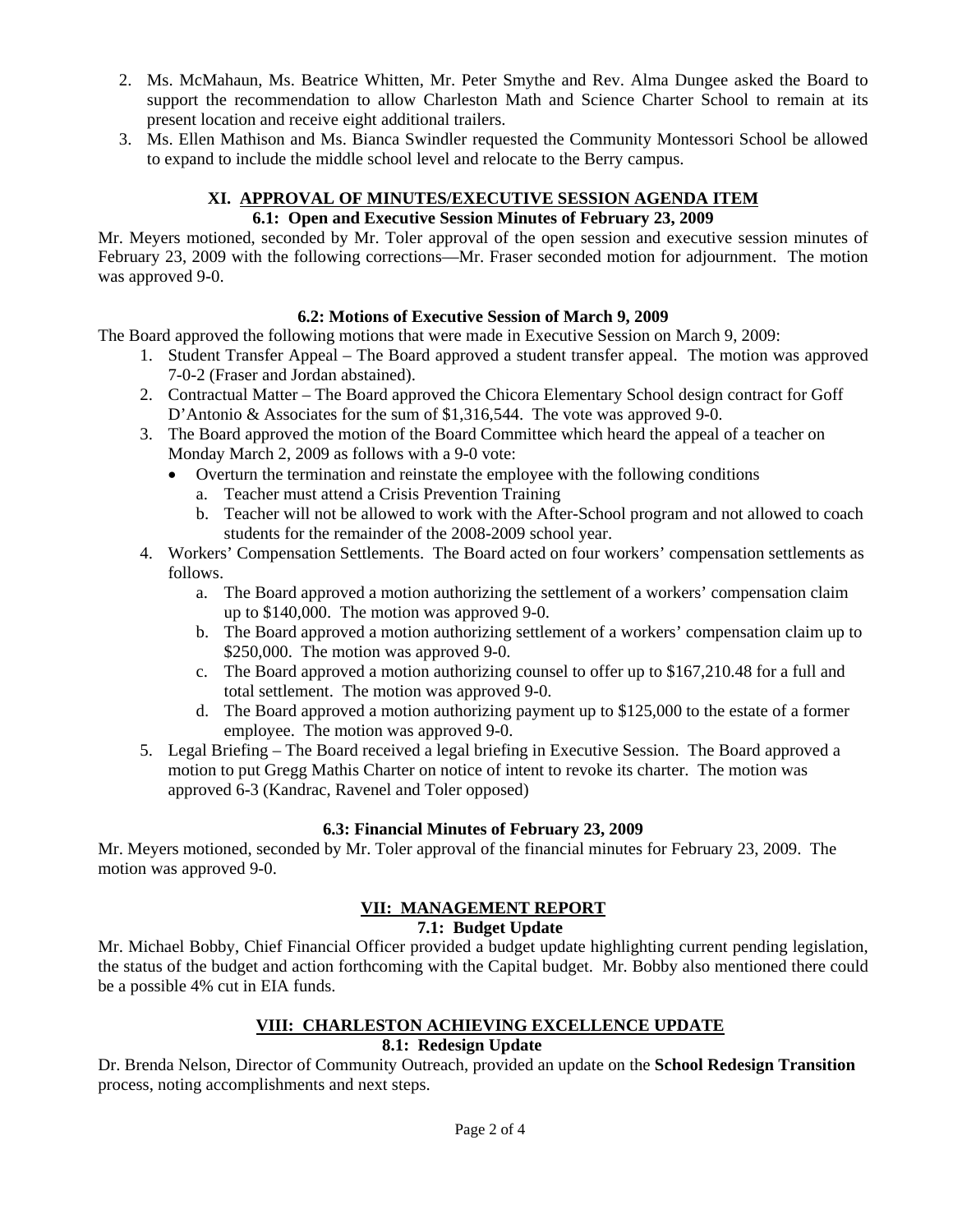## **8.2: District Data Update**

Dr. Janet Rose, Director of Assessment and Accountability, provided an update on the district's data highlighting the following:

- The district's report card ratings, and how are they calculated;
- How the district is doing on the outcomes—including PACT test scores, graduation rates, and other results—that drive the ratings, and
- How we doing against South Carolina's 2010 goals.

Dr. Rose concluded her presentation by stating that the 2008 Report Cards shows improvement and the district is moving in the right direction.

The Board spoke favorably of the positive results behind the rating, including the 11-point jump in graduation rate, the highest PACT scores in the history of the test, and increases in the HSAP. They thanked teachers, principals and other CCSD employees for their work in earning the district's first-ever "Excellent" improvement rating.

## **8.3: Interventions for At Risk Schools**

Dr. Doug Gepford, Chief Academic Officer and Associate Superintendents on plans to improve persistently struggling schools. Dr. Vashti Washington shared the elementary level, Mrs. Yandle shared the middle level and Mr. Lou Martin shared high school interventions--including, in some cases, proposals to extend the school day/year and match proven teachers with low-performing students.

# **IX**. **POTENTIAL CONSENT AGENDA ITEMS**

9.1 **First Reading of Policy Revisions -** A**. BCA – Board Member Code of Ethics,** B**. BEDB – Agenda,**  C**. KF – Community Use of School Facilities and** D**. KCD – Donations/Gifts** – On behalf of the Policy Committee, Mrs. Jordan motioned approval of the first reading of the policies listed. As recommended by Mr. Toler, each item was voted on individually as indicated below:

**A. BCA – Board Member Code of Ethics -** The motion to approve the first reading of Policy BCA was approved 7-2 (Kandrac and Toler opposed).

- **B. BEDB Agenda** The motion to approve the first reading of Policy BEDB was approved 9-0
- **C. KF Community Use of School Facilities**  This item was pulled from the agenda. No action was taken.
- **D. KCD Donations/Gifts -** The motion to approve the first reading of Policy KCD was approved 9-0.
- 9.2 **Academic Calendar for 2009-2010** Mr. Meyers motioned, seconded by Mrs. Jordan approval of the 2009-2010 academic calendar recommended by staff. The motion was approved 9-0.
- 9.3 **E.B. Ellington Elementary School Municipal Sewer Access and Development Agreement between CCSD and the Town of Ravenel** – Mrs. Oplinger motioned, seconded by Mr. Fraser approval of the recommendation authorizing the Superintendent to sign the Municipal Sewer Access and Development Agreement between the Charleston County School District and the Town of Ravenel. The funds (\$260,872.00) to reimburse the Town of Ravenel are included as part of the E.B. Ellington Elementary School project budget approved by the Board. The motion was approved 9-0.
- 9.4 **New District 4 Middle School Project #5644 (Jerry Zucker Middle School of Science) Reallocation Resolution** – Mr. Toler motioned, seconded by Mrs. Jordan approval of the Reallocation Resolution for the New District 4 Middle School (Jerry Zucker Middle School of Science) in the amount of \$428,310 from the 2005-2009 Building Program Contingency (Bond Proceeds). The motion was approved 9-0.